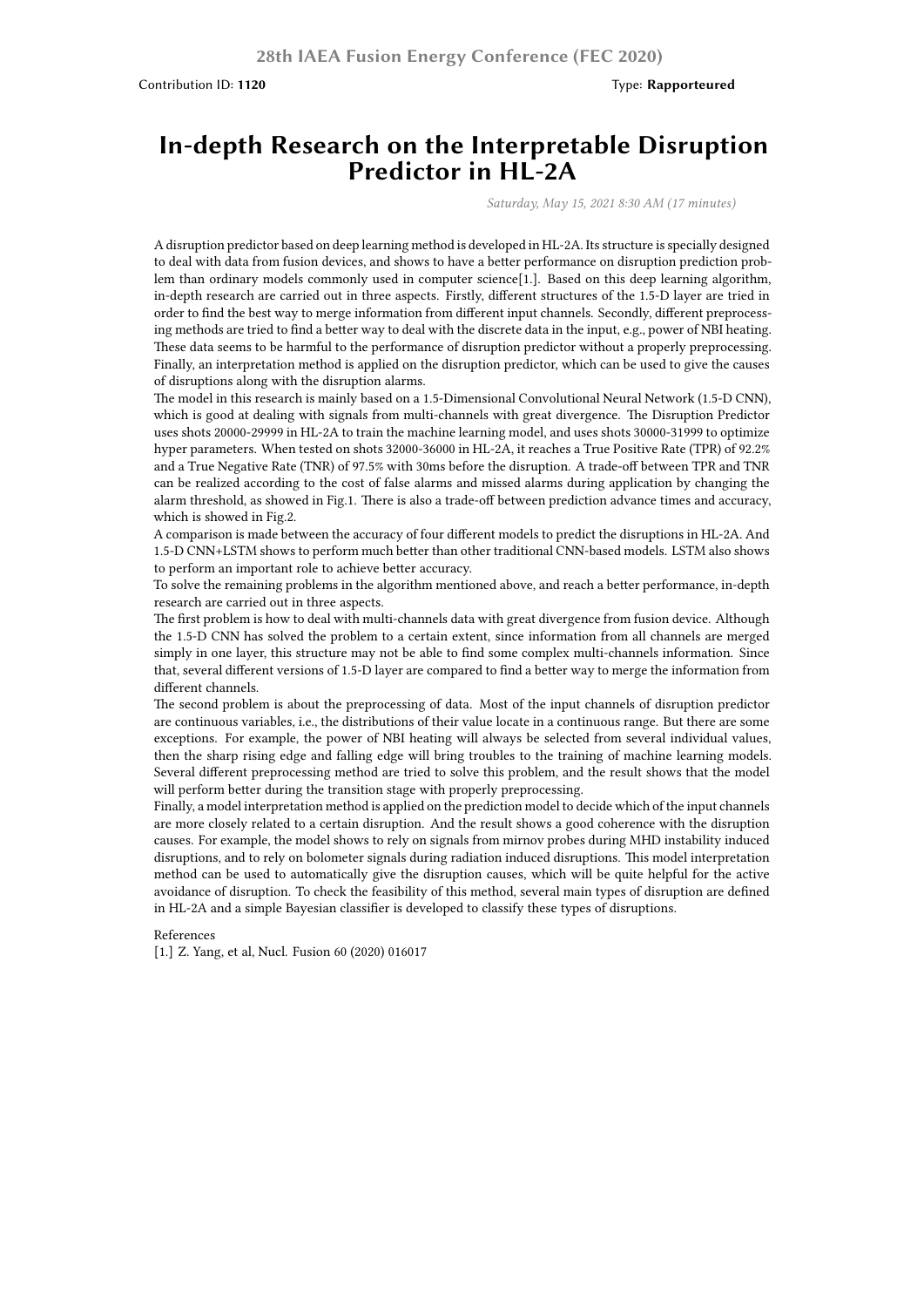





Figure 2: Accuracies reached with different advance times

## **Affiliation**

Southwestern Institute of Physics & Tsinghua University

## **Country or International Organization**

China